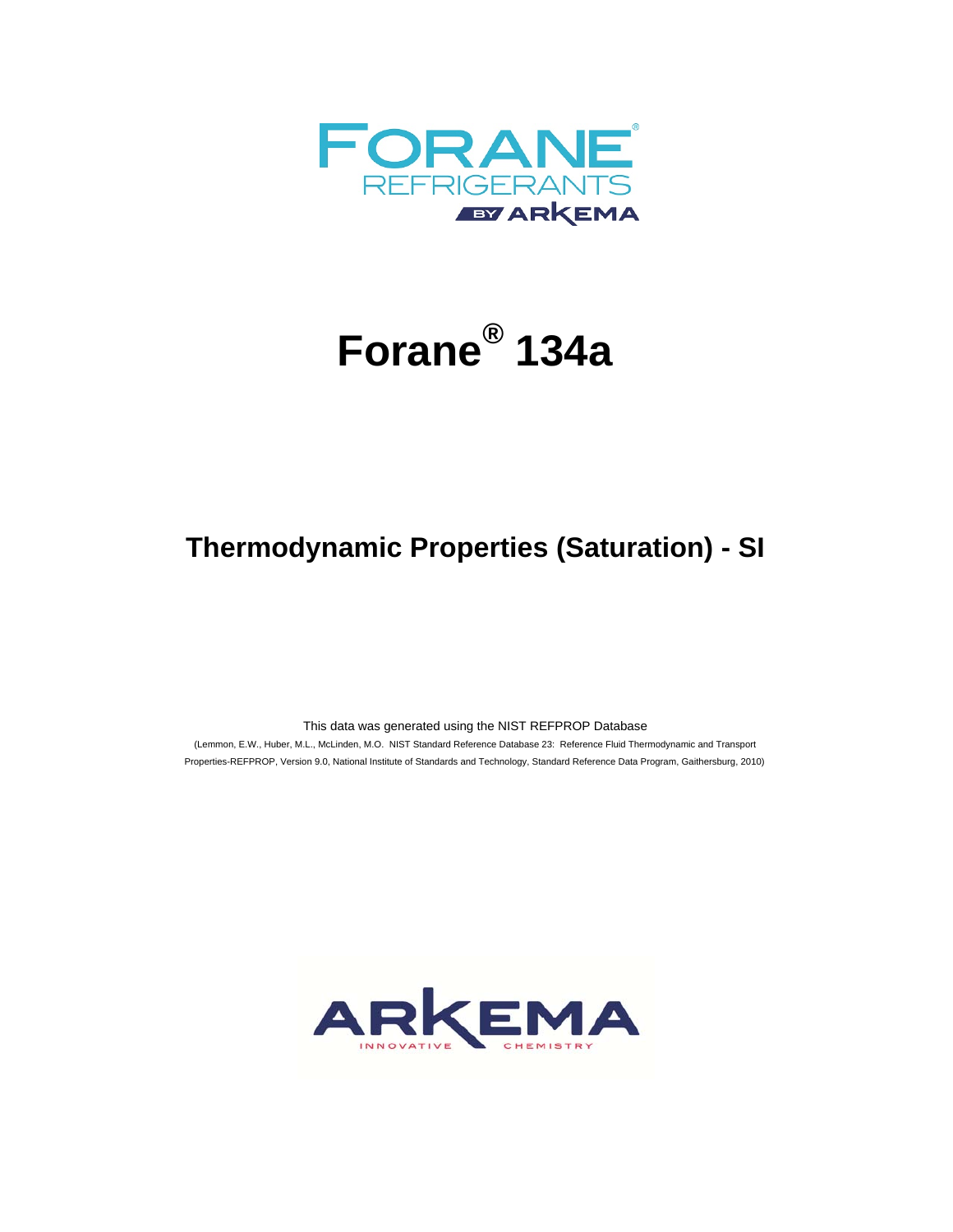| Thermodynamic Properties of R-134a - Saturation |                 |                  |                  |                      |                |                  |                  |                  |                  |                    |
|-------------------------------------------------|-----------------|------------------|------------------|----------------------|----------------|------------------|------------------|------------------|------------------|--------------------|
| Temperature                                     | <b>Pressure</b> | Volume           |                  | <b>Density</b>       |                | <b>Enthalpy</b>  |                  | Entropy          |                  | <b>Temperature</b> |
| $(^{\circ}C)$                                   | (kPA)           | $(m^3/kg)$       |                  | (kg/m <sup>3</sup> ) |                | (kJ/kg)          |                  | (kJ/(kg K))      |                  | $(^{\circ}C)$      |
|                                                 |                 | Liquid           | Vapor            | Liquid               | Vapor          | Liquid           | Vapor            | Liquid           | Vapor            |                    |
| $-100$                                          | 0.6             | 0.0006           | 25.1930          | 1582.4               | 0.040          | 75.36            | 336.85           | 0.4354           | 1.9456           | $-100$             |
| $-99$                                           | 0.6             | 0.0006           | 22.7780          | 1579.7               | 0.044          | 76.55            | 337.44           | 0.4422           | 1.9403           | $-99$              |
| $-98$                                           | 0.7             | 0.0006           | 20.6240          | 1577.1               | 0.048          | 77.73            | 338.02           | 0.4490           | 1.9351           | $-98$              |
| $-97$                                           | 0.8             | 0.0006           | 18.6990          | 1574.5               | 0.053          | 78.92            | 338.61           | 0.4558           | 1.9300           | $-97$              |
| $-96$                                           | 0.8             | 0.0006           | 16.9770          | 1571.8               | 0.059          | 80.10            | 339.19           | 0.4625           | 1.9250           | $-96$              |
| $-95$                                           | 0.9             | 0.0006           | 15.4350          | 1569.1               | 0.065          | 81.29            | 339.78           | 0.4691           | 1.9201           | $-95$              |
| $-94$                                           | 1.0             | 0.0006           | 14.0500          | 1566.5               | 0.071          | 82.47            | 340.38           | 0.4758           | 1.9154           | $-94$              |
| $-93$                                           | 1.1             | 0.0006           | 12.8060          | 1563.8               | 0.078          | 83.66            | 340.97           | 0.4824           | 1.9107           | $-93$              |
| $-92$                                           | 1.3             | 0.0006           | 11.6870          | 1561.2               | 0.086          | 84.85            | 341.56           | 0.4890           | 1.9061           | $-92$              |
| $-91$                                           | 1.4             | 0.0006           | 10.6790          | 1558.5               | 0.094          | 86.04            | 342.16           | 0.4955           | 1.9016           | $-91$<br>$-90$     |
| $-90$<br>$-89$                                  | 1.5<br>1.7      | 0.0006<br>0.0006 | 9.7698<br>8.9485 | 1555.8<br>1553.2     | 0.102<br>0.112 | 87.23<br>88.42   | 342.76<br>343.36 | 0.5020<br>0.5085 | 1.8972<br>1.8929 | $-89$              |
| $-88$                                           | 1.8             | 0.0006           | 8.2059           | 1550.5               | 0.122          | 89.61            | 343.96           | 0.5149           | 1.8887           | $-88$              |
| $-87$                                           | 2.0             | 0.0006           | 7.5334           | 1547.8               | 0.133          | 90.80            | 344.56           | 0.5213           | 1.8846           | $-87$              |
| $-86$                                           | 2.2             | 0.0006           | 6.9239           | 1545.1               | 0.144          | 91.99            | 345.17           | 0.5277           | 1.8805           | $-86$              |
| $-85$                                           | 2.4             | 0.0006           | 6.3707           | 1542.5               | 0.157          | 93.18            | 345.77           | 0.5341           | 1.8766           | $-85$              |
| $-84$                                           | 2.6             | 0.0006           | 5.8680           | 1539.8               | 0.170          | 94.38            | 346.38           | 0.5404           | 1.8727           | $-84$              |
| $-83$                                           | 2.9             | 0.0007           | 5.4107           | 1537.1               | 0.185          | 95.57            | 346.99           | 0.5467           | 1.8689           | $-83$              |
| $-82$                                           | 3.1             | 0.0007           | 4.9943           | 1534.4               | 0.200          | 96.77            | 347.60           | 0.5530           | 1.8652           | $-82$              |
| $-81$                                           | 3.4             | 0.0007           | 4.6147           | 1531.7               | 0.217          | 97.96            | 348.21           | 0.5592           | 1.8616           | $-81$              |
| $-80$                                           | 3.7             | 0.0007           | 4.2682           | 1529.0               | 0.234          | 99.16            | 348.83           | 0.5654           | 1.8580           | $-80$              |
| $-79$                                           | 4.0             | 0.0007           | 3.9516           | 1526.3               | 0.253          | 100.36           | 349.44           | 0.5716           | 1.8546           | $-79$              |
| $-78$                                           | 4.3             | 0.0007           | 3.6621           | 1523.6               | 0.273          | 101.56           | 350.06           | 0.5778           | 1.8512           | -78                |
| $-77$                                           | 4.7             | 0.0007           | 3.3970           | 1520.9               | 0.294          | 102.76           | 350.67           | 0.5839           | 1.8478           | $-77$              |
| $-76$                                           | 5.1             | 0.0007           | 3.1540           | 1518.2               | 0.317          | 103.96           | 351.29           | 0.5900           | 1.8446           | $-76$              |
| $-75$                                           | 5.5             | 0.0007           | 2.9312           | 1515.5               | 0.341          | 105.17           | 351.91           | 0.5961           | 1.8414           | $-75$              |
| $-74$                                           | 5.9             | 0.0007           | 2.7265           | 1512.8               | 0.367          | 106.37           | 352.53           | 0.6022           | 1.8382           | $-74$              |
| $-73$                                           | 6.4             | 0.0007           | 2.5384           | 1510.1               | 0.394          | 107.58           | 353.15           | 0.6082           | 1.8352           | $-73$              |
| $-72$                                           | 6.9             | 0.0007           | 2.3653           | 1507.3               | 0.423          | 108.78           | 353.77           | 0.6142           | 1.8322           | $-72$              |
| $-71$                                           | 7.4             | 0.0007           | 2.2059           | 1504.6               | 0.453          | 109.99           | 354.40           | 0.6202           | 1.8293           | $-71$              |
| $-70$                                           | 8.0             | 0.0007           | 2.0590           | 1501.9               | 0.486          | 111.20           | 355.02           | 0.6262           | 1.8264           | $-70$              |
| $-69$                                           | 8.6             | 0.0007           | 1.9234           | 1499.1               | 0.520          | 112.41           | 355.65           | 0.6321           | 1.8236           | $-69$              |
| $-68$                                           | 9.2             | 0.0007           | 1.7982           | 1496.4               | 0.556          | 113.62           | 356.27           | 0.6381           | 1.8209           | $-68$              |
| $-67$                                           | 9.9             | 0.0007           | 1.6826           | 1493.7               | 0.594          | 114.83           | 356.90           | 0.6440           | 1.8182           | $-67$              |
| $-66$                                           | 10.6            | 0.0007           | 1.5756           | 1490.9<br>1488.2     | 0.635          | 116.05           | 357.53           | 0.6498           | 1.8155           | $-66$              |
| $-65$<br>-64                                    | 11.4<br>12.2    | 0.0007<br>0.0007 | 1.4765<br>1.3847 | 1485.4               | 0.677          | 117.26           | 358.16<br>358.79 | 0.6557<br>0.6615 | 1.8130           | $-65$<br>-64       |
| $-63$                                           | 13.0            | 0.0007           | 1.2996           | 1482.6               | 0.722<br>0.769 | 118.48<br>119.70 | 359.42           | 0.6673           | 1.8105<br>1.8080 | $-63$              |
| $-62$                                           | 13.9            | 0.0007           | 1.2206           | 1479.9               | 0.819          | 120.92           | 360.05           | 0.6731           | 1.8056           | $-62$              |
| $-61$                                           | 14.9            | 0.0007           | 1.1472           | 1477.1               | 0.872          | 122.14           | 360.68           | 0.6789           | 1.8033           | $-61$              |
| $-60$                                           | 15.9            | 0.0007           | 1.0790           | 1474.3               | 0.927          | 123.36           | 361.31           | 0.6846           | 1.8010           | $-60$              |
| $-59$                                           | 17.0            | 0.0007           | 1.0156           | 1471.6               | 0.985          | 124.59           | 361.94           | 0.6904           | 1.7987           | $-59$              |
| $-58$                                           | 18.1            | 0.0007           | 0.9565           | 1468.8               | 1.045          | 125.81           | 362.58           | 0.6961           | 1.7965           | $-58$              |
| $-57$                                           | 19.3            | 0.0007           | 0.9015           | 1466.0               | 1.109          | 127.04           | 363.21           | 0.7017           | 1.7944           | $-57$              |
| $-56$                                           | 20.5            | 0.0007           | 0.8502           | 1463.2               | 1.176          | 128.27           | 363.84           | 0.7074           | 1.7922           | $-56$              |
| $-55$                                           | 21.8            | 0.0007           | 0.8024           | 1460.4               | 1.246          | 129.50           | 364.48           | 0.7131           | 1.7902           | $-55$              |
| $-54$                                           | 23.2            | 0.0007           | 0.7577           | 1457.6               | 1.320          | 130.73           | 365.11           | 0.7187           | 1.7882           | $-54$              |
| $-53$                                           | 24.7            | 0.0007           | 0.7159           | 1454.8               | 1.397          | 131.96           | 365.75           | 0.7243           | 1.7862           | $-53$              |
| $-52$                                           | 26.2            | 0.0007           | 0.6769           | 1452.0               | 1.477          | 133.20           | 366.38           | 0.7299           | 1.7843           | $-52$              |
| $-51$                                           | 27.8            | 0.0007           | 0.6404           | 1449.1               | 1.562          | 134.44           | 367.02           | 0.7355           | 1.7824           | $-51$              |
| $-50$                                           | 29.5            | 0.0007           | 0.6062           | 1446.3               | 1.650          | 135.67           | 367.65           | 0.7410           | 1.7806           | -50                |
| $-49$                                           | 31.2            | 0.0007           | 0.5742           | 1443.5               | 1.742          | 136.91           | 368.29           | 0.7466           | 1.7788           | $-49$              |
| $-48$                                           | 33.1            | 0.0007           | 0.5442           | 1440.6               | 1.838          | 138.15           | 368.92           | 0.7521           | 1.7770           | $-48$              |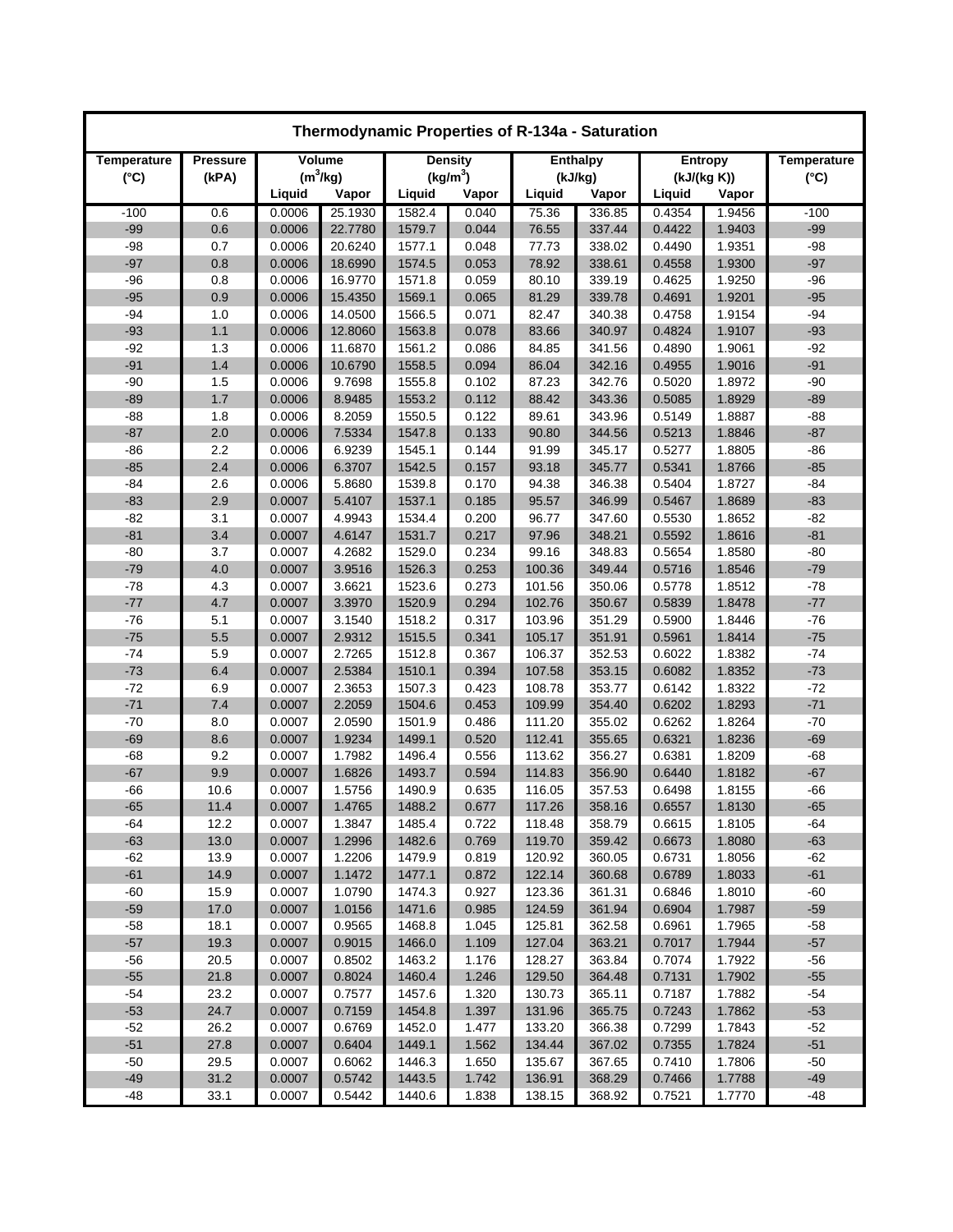| Thermodynamic Properties of R-134a - Saturation |                 |                  |                  |                      |                |                  |                  |                  |                  |                         |
|-------------------------------------------------|-----------------|------------------|------------------|----------------------|----------------|------------------|------------------|------------------|------------------|-------------------------|
| Temperature                                     | <b>Pressure</b> | Volume           |                  | <b>Density</b>       |                | <b>Enthalpy</b>  |                  | Entropy          |                  | <b>Temperature</b>      |
| $(^{\circ}C)$                                   | (kPA)           | $(m^3/kg)$       |                  | (kg/m <sup>3</sup> ) |                | (kJ/kg)          |                  | (kJ/(kg K))      |                  | $(^{\circ}C)$           |
|                                                 |                 | Liquid           | Vapor            | Liquid               | Vapor          | Liquid           | Vapor            | Liquid           | Vapor            |                         |
| $-47$                                           | 35.0            | 0.0007           | 0.5160           | 1437.8               | 1.938          | 139.40           | 369.56           | 0.7576           | 1.7753           | -47                     |
| $-46$                                           | 37.0            | 0.0007           | 0.4896           | 1434.9               | 2.043          | 140.64           | 370.19           | 0.7631           | 1.7736           | $-46$                   |
| $-45$                                           | 39.1            | 0.0007           | 0.4647           | 1432.1               | 2.152          | 141.89           | 370.83           | 0.7685           | 1.7720           | $-45$                   |
| $-44$                                           | 41.3            | 0.0007           | 0.4414           | 1429.2               | 2.266          | 143.14           | 371.46           | 0.7740           | 1.7704           | $-44$                   |
| $-43$                                           | 43.6            | 0.0007           | 0.4195           | 1426.4               | 2.384          | 144.39           | 372.10           | 0.7794           | 1.7688           | $-43$                   |
| $-42$                                           | 46.1            | 0.0007           | 0.3988           | 1423.5               | 2.507          | 145.64           | 372.73           | 0.7848           | 1.7673           | $-42$                   |
| $-41$                                           | 48.6            | 0.0007           | 0.3794           | 1420.6               | 2.636          | 146.89           | 373.37           | 0.7902           | 1.7658           | $-41$                   |
| $-40$                                           | 51.2            | 0.0007           | 0.3611           | 1417.7               | 2.770          | 148.14           | 374.00           | 0.7956           | 1.7643           | $-40$                   |
| $-39$                                           | 54.0            | 0.0007           | 0.3438           | 1414.8               | 2.909          | 149.40           | 374.64           | 0.8010           | 1.7629           | $-39$                   |
| $-38$                                           | 56.8            | 0.0007           | 0.3276           | 1411.9               | 3.053          | 150.66           | 375.27           | 0.8063           | 1.7615           | $-38$                   |
| $-37$                                           | 59.8            | 0.0007           | 0.3122           | 1409.0               | 3.203          | 151.92           | 375.90           | 0.8117           | 1.7602           | $-37$                   |
| $-36$                                           | 62.9            | 0.0007           | 0.2977           | 1406.1               | 3.359          | 153.18           | 376.54           | 0.8170           | 1.7588           | $-36$                   |
| $-35$                                           | 66.1            | 0.0007           | 0.2840           | 1403.1               | 3.521          | 154.44           | 377.17           | 0.8223           | 1.7575           | $-35$                   |
| $-34$                                           | 69.5            | 0.0007           | 0.2711           | 1400.2               | 3.689          | 155.71           | 377.80           | 0.8276           | 1.7563           | $-34$                   |
| $-33$                                           | 73.0            | 0.0007           | 0.2589           | 1397.3               | 3.863          | 156.98           | 378.43           | 0.8329           | 1.7550           | $-33$                   |
| $-32$                                           | 76.7            | 0.0007           | 0.2473           | 1394.3               | 4.044          | 158.25           | 379.06           | 0.8381           | 1.7538           | $-32$                   |
| $-31$                                           | 80.4            | 0.0007           | 0.2363           | 1391.4               | 4.232          | 159.52           | 379.69           | 0.8434           | 1.7526           | $-31$                   |
| $-30$                                           | 84.4            | 0.0007           | 0.2259           | 1388.4               | 4.426          | 160.79           | 380.32           | 0.8486           | 1.7515           | $-30$                   |
| $-29$                                           | 88.5            | 0.0007           | 0.2161           | 1385.4               | 4.627          | 162.07           | 380.95           | 0.8539           | 1.7503           | $-29$                   |
| $-28$                                           | 92.7            | 0.0007           | 0.2068           | 1382.4               | 4.836          | 163.34           | 381.57           | 0.8591           | 1.7492           | $-28$                   |
| $-27$                                           | 97.1            | 0.0007           | 0.1980           | 1379.5               | 5.051          | 164.62           | 382.20           | 0.8643           | 1.7482           | $-27$                   |
| $-26$                                           | 101.7           | 0.0007           | 0.1896           | 1376.5               | 5.275          | 165.90           | 382.82           | 0.8694           | 1.7471           | $-26$                   |
| $-25$                                           | 106.4           | 0.0007           | 0.1816           | 1373.4               | 5.506          | 167.19           | 383.45           | 0.8746           | 1.7461           | $-25$                   |
| $-24$                                           | 111.3           | 0.0007           | 0.1741           | 1370.4               | 5.745          | 168.47           | 384.07           | 0.8798           | 1.7451           | $-24$                   |
| $-23$<br>$-22$                                  | 116.4           | 0.0007<br>0.0007 | 0.1669           | 1367.4               | 5.992          | 169.76           | 384.69           | 0.8849           | 1.7441           | $-23$<br>$-22$          |
| $-21$                                           | 121.7<br>127.1  | 0.0007           | 0.1601<br>0.1536 | 1364.4<br>1361.3     | 6.248<br>6.512 | 171.05<br>172.34 | 385.32<br>385.94 | 0.8900<br>0.8951 | 1.7432<br>1.7422 | $-21$                   |
| $-20$                                           | 132.7           | 0.0007           | 0.1474           | 1358.3               | 6.785          | 173.64           | 386.55           | 0.9003           | 1.7413           | $-20$                   |
| $-19$                                           | 138.6           | 0.0007           | 0.1415           | 1355.2               | 7.066          | 174.93           | 387.17           | 0.9053           | 1.7404           | $-19$                   |
| $-18$                                           | 144.6           | 0.0007           | 0.1359           | 1352.1               | 7.357          | 176.23           | 387.79           | 0.9104           | 1.7396           | $-18$                   |
| $-17$                                           | 150.8           | 0.0007           | 0.1306           | 1349.0               | 7.657          | 177.53           | 388.40           | 0.9155           | 1.7387           | $-17$                   |
| $-16$                                           | 157.3           | 0.0007           | 0.1255           | 1345.9               | 7.967          | 178.83           | 389.02           | 0.9205           | 1.7379           | $-16$                   |
| $-15$                                           | 163.9           | 0.0007           | 0.1207           | 1342.8               | 8.287          | 180.14           | 389.63           | 0.9256           | 1.7371           | $-15$                   |
| $-14$                                           | 170.8           | 0.0007           | 0.1161           | 1339.7               | 8.617          | 181.44           | 390.24           | 0.9306           | 1.7363           | $-14$                   |
| $-13$                                           | 177.9           | 0.0007           | 0.1117           | 1336.6               | 8.957          | 182.75           | 390.85           | 0.9356           | 1.7355           | $-13$                   |
| $-12$                                           | 185.2           | 0.0007           | 0.1074           | 1333.4               | 9.307          | 184.07           | 391.46           | 0.9407           | 1.7348           | $-12$                   |
| $-11$                                           | 192.8           | 0.0008           | 0.1034           | 1330.3               | 9.669          | 185.38           | 392.06           | 0.9457           | 1.7341           | $-11$                   |
| $-10$                                           | 200.6           | 0.0008           | 0.0996           | 1327.1               | 10.041         | 186.70           | 392.66           | 0.9507           | 1.7334           | $-10$                   |
| -9                                              | 208.6           | 0.0008           | 0.0959           | 1323.9               | 10.425         | 188.02           | 393.27           | 0.9556           | 1.7327           | $-9$                    |
| -8                                              | 216.9           | 0.0008           | 0.0924           | 1320.8               | 10.820         | 189.34           | 393.87           | 0.9606           | 1.7320           | $-8$                    |
| $-7$                                            | 225.5           | 0.0008           | 0.0891           | 1317.6               | 11.227         | 190.66           | 394.47           | 0.9656           | 1.7313           | $-7$                    |
| -6                                              | 234.3           | 0.0008           | 0.0859           | 1314.3               | 11.646         | 191.99           | 395.06           | 0.9705           | 1.7307           | $-6$                    |
| $-5$                                            | 243.3           | 0.0008           | 0.0828           | 1311.1               | 12.077         | 193.32           | 395.66           | 0.9754           | 1.7300           | $-5$                    |
| $-4$                                            | 252.7           | 0.0008           | 0.0799           | 1307.9               | 12.521         | 194.65           | 396.25           | 0.9804           | 1.7294           | $-4$                    |
| $-3$                                            | 262.3           | 0.0008           | 0.0771           | 1304.6               | 12.978         | 195.98           | 396.84           | 0.9853           | 1.7288           | $-3$                    |
| $-2$                                            | 272.2           | 0.0008           | 0.0744           | 1301.4               | 13.448         | 197.32           | 397.43           | 0.9902           | 1.7282           | $-2$                    |
| $-1$                                            | 282.3           | 0.0008           | 0.0718           | 1298.1               | 13.931         | 198.66           | 398.02           | 0.9951           | 1.7276           | $-1$                    |
| $\mathbf 0$                                     | 292.8           | 0.0008           | 0.0693           | 1294.8               | 14.428         | 200.00           | 398.60           | 1.0000           | 1.7271           | 0                       |
| 1                                               | 303.6           | 0.0008           | 0.0669           | 1291.5               | 14.939         | 201.34           | 399.19           | 1.0049           | 1.7265           | 1                       |
| $\sqrt{2}$                                      | 314.6           | 0.0008           | 0.0647           | 1288.1               | 15.465         | 202.69           | 399.77           | 1.0098           | 1.7260           | $\overline{\mathbf{c}}$ |
| 3                                               | 326.0           | 0.0008           | 0.0625           | 1284.8               | 16.005         | 204.04           | 400.34           | 1.0146           | 1.7255           | 3                       |
| $\overline{4}$                                  | 337.7           | 0.0008           | 0.0604           | 1281.4               | 16.560         | 205.40           | 400.92           | 1.0195           | 1.7250           | $\overline{\mathbf{r}}$ |
| 5                                               | 349.7           | 0.0008           | 0.0584           | 1278.1               | 17.131         | 206.75           | 401.49           | 1.0243           | 1.7245           | 5                       |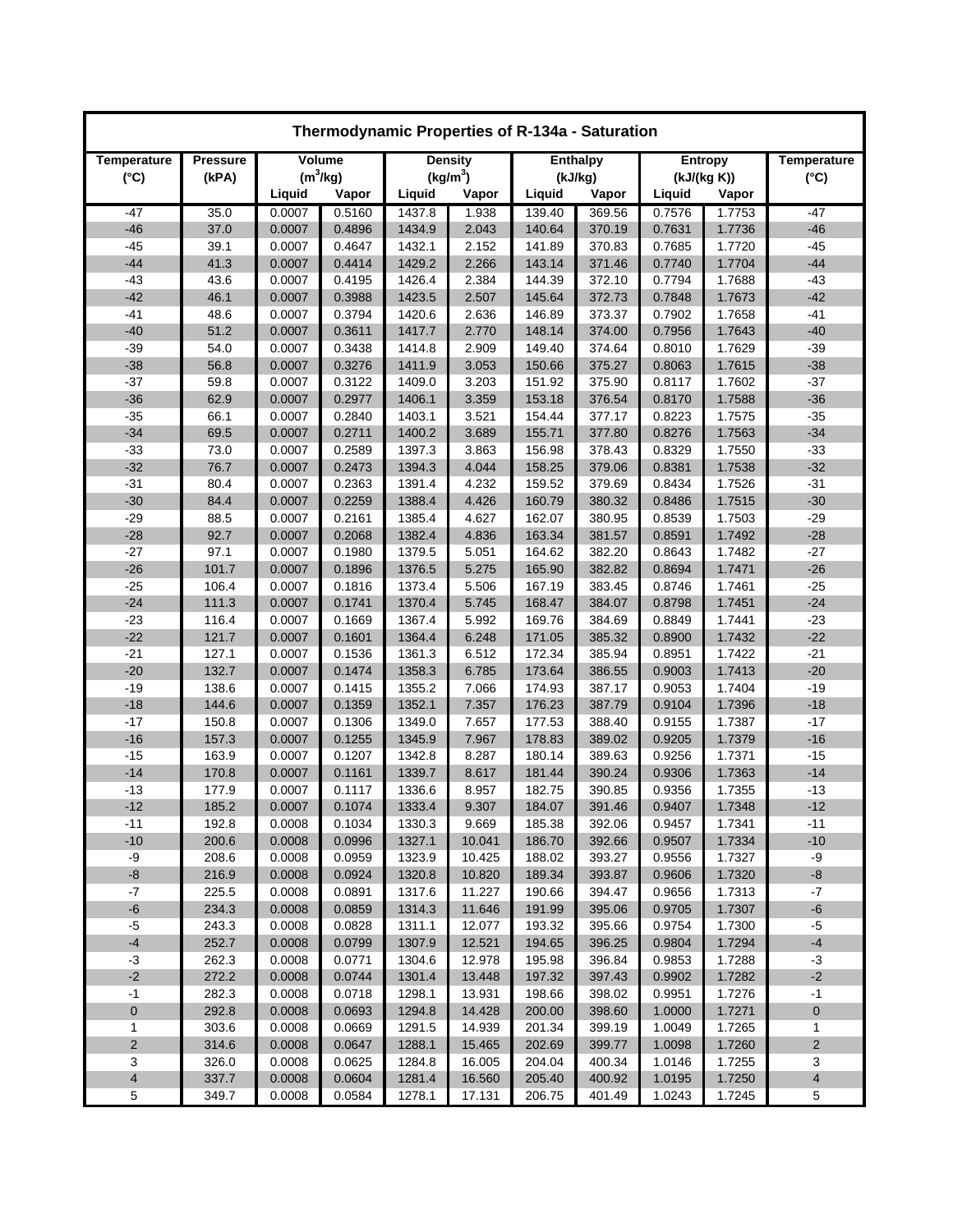| Thermodynamic Properties of R-134a - Saturation |                 |                  |                  |                  |                      |                  |                  |                  |                  |                    |
|-------------------------------------------------|-----------------|------------------|------------------|------------------|----------------------|------------------|------------------|------------------|------------------|--------------------|
| Temperature                                     | <b>Pressure</b> | Volume           |                  | <b>Density</b>   |                      | <b>Enthalpy</b>  |                  | Entropy          |                  | <b>Temperature</b> |
| $(^{\circ}C)$                                   | (kPA)           | $(m^3/kg)$       |                  |                  | (kg/m <sup>3</sup> ) | (kJ/kg)          |                  | (kJ/(kg K))      |                  | $(^{\circ}C)$      |
|                                                 |                 | Liquid           | Vapor            | Liquid           | Vapor                | Liquid           | Vapor            | Liquid           | Vapor            |                    |
| 6                                               | 362.0           | 0.0008           | 0.0564           | 1274.7           | 17.717               | 208.11           | 402.06           | 1.0292           | 1.7240           | 6                  |
| $\overline{7}$                                  | 374.6           | 0.0008           | 0.0546           | 1271.3           | 18.319               | 209.47           | 402.63           | 1.0340           | 1.7235           | $\overline{7}$     |
| 8                                               | 387.6           | 0.0008           | 0.0528           | 1267.9           | 18.938               | 210.84           | 403.20           | 1.0388           | 1.7230           | 8                  |
| 9                                               | 400.9           | 0.0008           | 0.0511           | 1264.4           | 19.573               | 212.21           | 403.76           | 1.0437           | 1.7226           | $\boldsymbol{9}$   |
| 10                                              | 414.6           | 0.0008           | 0.0494           | 1261.0           | 20.226               | 213.58           | 404.32           | 1.0485           | 1.7221           | 10                 |
| 11                                              | 428.6           | 0.0008           | 0.0479           | 1257.5           | 20.896               | 214.95           | 404.88           | 1.0533           | 1.7217           | 11                 |
| 12                                              | 443.0           | 0.0008           | 0.0463           | 1254.0           | 21.584               | 216.33           | 405.43           | 1.0581           | 1.7212           | 12                 |
| 13                                              | 457.8           | 0.0008           | 0.0449           | 1250.5           | 22.290               | 217.71           | 405.98           | 1.0629           | 1.7208           | 13                 |
| 14                                              | 472.9           | 0.0008           | 0.0435           | 1246.9           | 23.015               | 219.09           | 406.53           | 1.0677           | 1.7204           | 14                 |
| 15                                              | 488.4           | 0.0008           | 0.0421           | 1243.4           | 23.758               | 220.48           | 407.07           | 1.0724           | 1.7200           | 15                 |
| 16                                              | 504.3           | 0.0008           | 0.0408           | 1239.8           | 24.522               | 221.87           | 407.61           | 1.0772           | 1.7196           | 16                 |
| 17                                              | 520.5           | 0.0008           | 0.0395           | 1236.2           | 25.305               | 223.26           | 408.15           | 1.0820           | 1.7192           | 17                 |
| 18                                              | 537.2           | 0.0008           | 0.0383           | 1232.6           | 26.109               | 224.66           | 408.69           | 1.0867           | 1.7188           | 18                 |
| 19                                              | 554.2           | 0.0008           | 0.0371           | 1229.0           | 26.934               | 226.06           | 409.22           | 1.0915           | 1.7184           | 19                 |
| 20                                              | 571.7           | 0.0008           | 0.0360           | 1225.3           | 27.780               | 227.47           | 409.75           | 1.0962           | 1.7180           | 20                 |
| 21                                              | 589.6           | 0.0008           | 0.0349           | 1221.7           | 28.648               | 228.88           | 410.27           | 1.1010           | 1.7177           | 21                 |
| 22                                              | 607.9           | 0.0008           | 0.0339           | 1218.0           | 29.539               | 230.29           | 410.79           | 1.1057           | 1.7173           | 22                 |
| 23                                              | 626.6           | 0.0008           | 0.0328           | 1214.2           | 30.452               | 231.70           | 411.31           | 1.1105           | 1.7169           | 23                 |
| 24                                              | 645.8           | 0.0008           | 0.0319           | 1210.5           | 31.389               | 233.12           | 411.82           | 1.1152           | 1.7166           | 24                 |
| 25                                              | 665.4           | 0.0008           | 0.0309           | 1206.7           | 32.350               | 234.55           | 412.33           | 1.1199           | 1.7162           | 25                 |
| 26                                              | 685.4           | 0.0008           | 0.0300           | 1202.9           | 33.335               | 235.97           | 412.84           | 1.1246           | 1.7159           | 26                 |
| 27                                              | 705.9           | 0.0008           | 0.0291           | 1199.1           | 34.346               | 237.40           | 413.34           | 1.1294           | 1.7155           | 27                 |
| 28                                              | 726.9           | 0.0008           | 0.0283           | 1195.2           | 35.382               | 238.84           | 413.84           | 1.1341           | 1.7152           | 28<br>29           |
| 29                                              | 748.3           | 0.0008<br>0.0008 | 0.0274           | 1191.4           | 36.445               | 240.28<br>241.72 | 414.33           | 1.1388           | 1.7148           |                    |
| 30<br>31                                        | 770.2<br>792.6  | 0.0008           | 0.0266<br>0.0259 | 1187.5<br>1183.5 | 37.535<br>38.653     | 243.17           | 414.82<br>415.30 | 1.1435<br>1.1482 | 1.7145<br>1.7142 | 30<br>31           |
| 32                                              | 815.4           | 0.0008           | 0.0251           | 1179.6           | 39.799               | 244.62           | 415.78           | 1.1529           | 1.7138           | 32                 |
| 33                                              | 838.8           | 0.0009           | 0.0244           | 1175.6           | 40.974               | 246.08           | 416.26           | 1.1576           | 1.7135           | 33                 |
| 34                                              | 862.6           | 0.0009           | 0.0237           | 1171.6           | 42.180               | 247.54           | 416.72           | 1.1623           | 1.7131           | 34                 |
| 35                                              | 887.0           | 0.0009           | 0.0230           | 1167.5           | 43.416               | 249.01           | 417.19           | 1.1670           | 1.7128           | 35                 |
| 36                                              | 911.9           | 0.0009           | 0.0224           | 1163.4           | 44.683               | 250.48           | 417.65           | 1.1717           | 1.7124           | 36                 |
| 37                                              | 937.2           | 0.0009           | 0.0217           | 1159.3           | 45.983               | 251.95           | 418.10           | 1.1764           | 1.7121           | 37                 |
| 38                                              | 963.2           | 0.0009           | 0.0211           | 1155.1           | 47.316               | 253.43           | 418.55           | 1.1811           | 1.7118           | 38                 |
| 39                                              | 989.6           | 0.0009           | 0.0205           | 1151.0           | 48.683               | 254.92           | 418.99           | 1.1858           | 1.7114           | 39                 |
| 40                                              | 1016.6          | 0.0009           | 0.0200           | 1146.7           | 50.085               | 256.41           | 419.43           | 1.1905           | 1.7111           | 40                 |
| 41                                              | 1044.1          | 0.0009           | 0.0194           | 1142.5           | 51.523               | 257.91           | 419.86           | 1.1952           | 1.7107           | 41                 |
| 42                                              | 1072.2          | 0.0009           | 0.0189           | 1138.2           | 52.998               | 259.41           | 420.28           | 1.1999           | 1.7103           | 42                 |
| 43                                              | 1100.9          | 0.0009           | 0.0183           | 1133.8           | 54.512               | 260.91           | 420.70           | 1.2046           | 1.7100           | 43                 |
| 44                                              | 1130.1          | 0.0009           | 0.0178           | 1129.5           | 56.064               | 262.43           | 421.11           | 1.2092           | 1.7096           | 44                 |
| 45                                              | 1159.9          | 0.0009           | 0.0173           | 1125.1           | 57.657               | 263.94           | 421.52           | 1.2139           | 1.7092           | 45                 |
| 46                                              | 1190.3          | 0.0009           | 0.0169           | 1120.6           | 59.292               | 265.47           | 421.92           | 1.2186           | 1.7089           | 46                 |
| 47                                              | 1221.3          | 0.0009           | 0.0164           | 1116.1           | 60.969               | 267.00           | 422.31           | 1.2233           | 1.7085           | 47                 |
| 48                                              | 1252.9          | 0.0009           | 0.0160           | 1111.5           | 62.690               | 268.53           | 422.69           | 1.2280           | 1.7081           | 48                 |
| 49                                              | 1285.1          | 0.0009           | 0.0155           | 1106.9           | 64.458               | 270.07           | 423.07           | 1.2327           | 1.7077           | 49                 |
| 50                                              | 1317.9          | 0.0009           | 0.0151           | 1102.3           | 66.272               | 271.62           | 423.44           | 1.2375           | 1.7072           | 50                 |
| 51                                              | 1351.3          | 0.0009           | 0.0147           | 1097.6           | 68.134               | 273.18           | 423.80           | 1.2422           | 1.7068           | 51                 |
| 52                                              | 1385.4          | 0.0009           | 0.0143           | 1092.9           | 70.047               | 274.74           | 424.15           | 1.2469           | 1.7064           | 52                 |
| 53                                              | 1420.1          | 0.0009           | 0.0139           | 1088.1           | 72.012               | 276.31           | 424.49           | 1.2516           | 1.7059           | 53                 |
| 54                                              | 1455.5          | 0.0009           | 0.0135           | 1083.2           | 74.030               | 277.89           | 424.83           | 1.2563           | 1.7055           | 54                 |
| 55                                              | 1491.5          | 0.0009           | 0.0131           | 1078.3           | 76.104               | 279.47           | 425.15           | 1.2611           | 1.7050           | 55                 |
| 56                                              | 1528.2          | 0.0009           | 0.0128           | 1073.4           | 78.235               | 281.06           | 425.47           | 1.2658           | 1.7045           | 56                 |
| 57                                              | 1565.6          | 0.0009           | 0.0124           | 1068.3           | 80.426               | 282.66           | 425.77           | 1.2705           | 1.7040           | 57                 |
| 58                                              | 1603.6          | 0.0009           | 0.0121           | 1063.2           | 82.679               | 284.27           | 426.07           | 1.2753           | 1.7035           | 58                 |